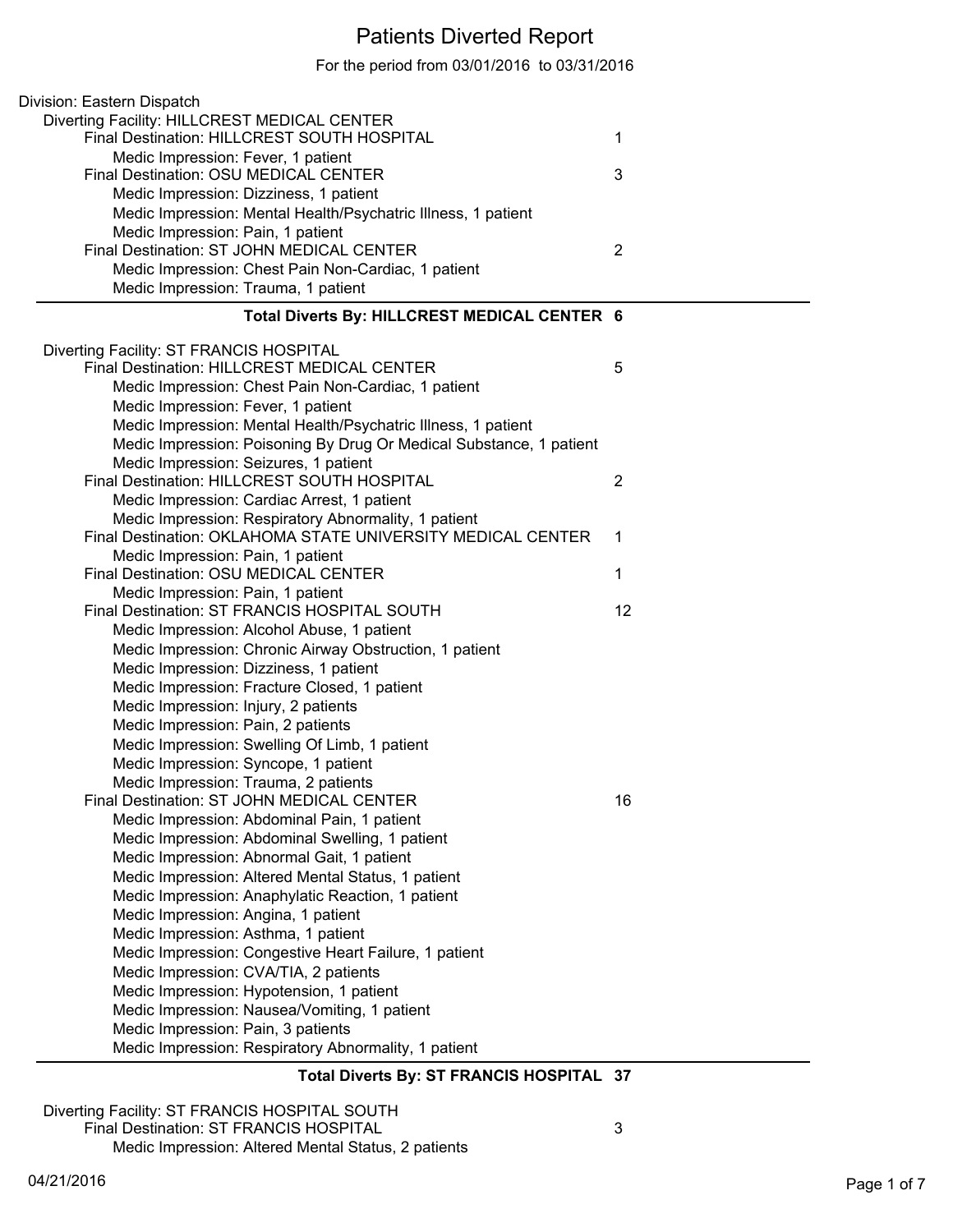| Total Diverts By: ST FRANCIS HOSPITAL SOUTH 3                                                                                                                         |   |
|-----------------------------------------------------------------------------------------------------------------------------------------------------------------------|---|
| Diverting Facility: ST JOHN MEDICAL CENTER<br>Final Destination: OKLAHOMA STATE UNIVERSITY MEDICAL CENTER<br>Medic Impression: Adverse Effect Of Substance, 1 patient |   |
| Final Destination: ST FRANCIS HOSPITAL                                                                                                                                |   |
| Medic Impression: ACS, 1 patient                                                                                                                                      |   |
| Final Destination: ST JOHN OF BROKEN ARROW<br>Medic Impression: Pain, 1 patient                                                                                       |   |
|                                                                                                                                                                       |   |
| Total Diverts By: ST JOHN MEDICAL CENTER 3                                                                                                                            |   |
| Diverting Facility: ST JOHN OF BROKEN ARROW                                                                                                                           |   |
| Final Destination: ST JOHN MEDICAL CENTER                                                                                                                             | 2 |
| Medic Impression: Chest Pain Non-Cardiac, 1 patient                                                                                                                   |   |
| Medic Impression: Pain, 1 patient                                                                                                                                     |   |
| Total Diverts By: ST JOHN OF BROKEN ARROW 2                                                                                                                           |   |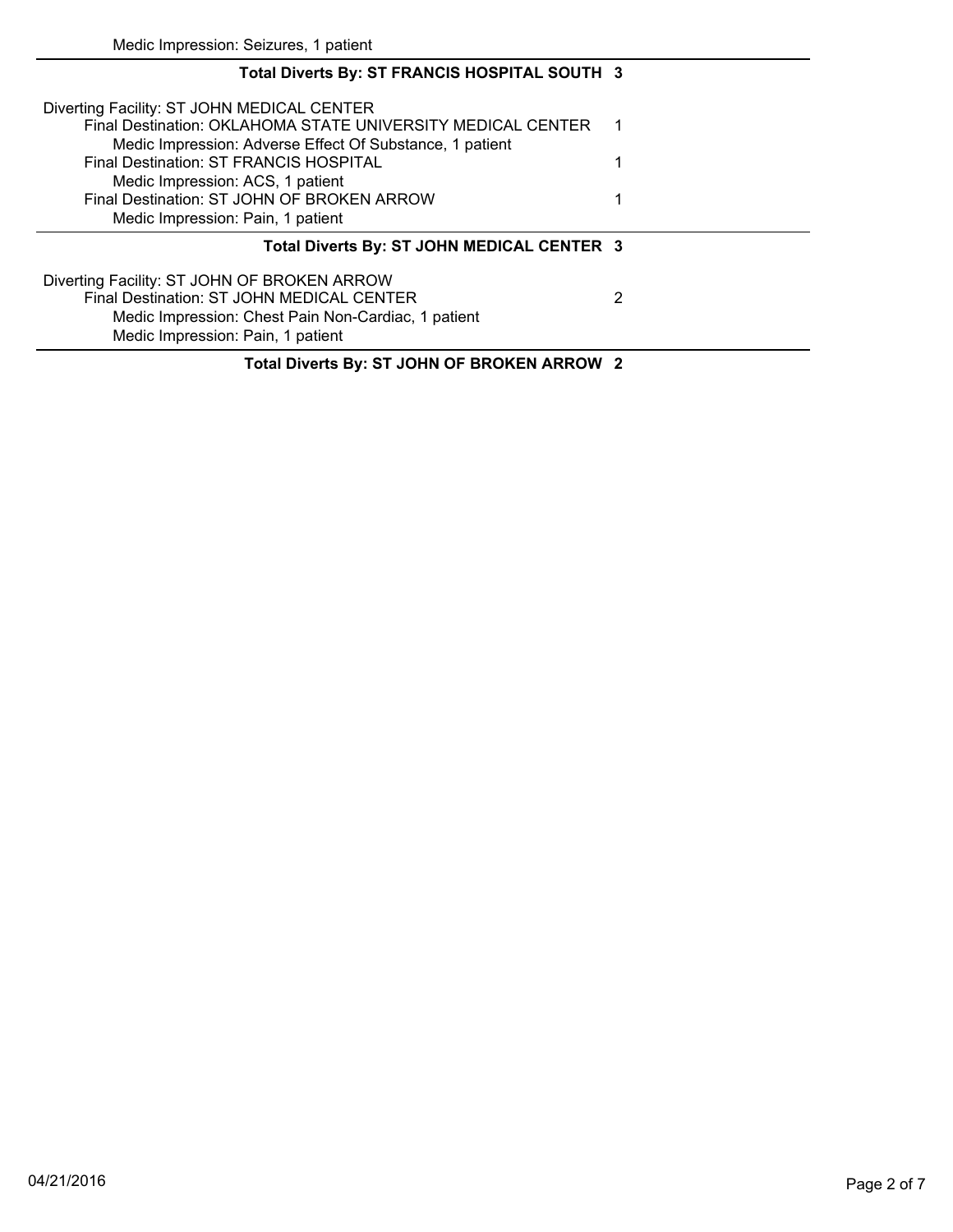| Division: Western Dispatch                                                                |                |
|-------------------------------------------------------------------------------------------|----------------|
| Diverting Facility: BAPTIST INTEGRIS MEDICAL CENTER                                       |                |
| Final Destination: CANADIAN VALLEY INTEGRIS REGNL                                         | $\overline{2}$ |
| Medic Impression: Syncope, 1 patient                                                      |                |
| Medic Impression: Trauma, 1 patient                                                       |                |
| Final Destination: DEACONESS HOSPITAL                                                     | 16             |
| Medic Impression: Abdominal Pain, 1 patient                                               |                |
| Medic Impression: Altered Mental Status, 2 patients                                       |                |
| Medic Impression: Diabetes Mellitus Uncontrolled, 1 patient                               |                |
| Medic Impression: Fever, 2 patients                                                       |                |
| Medic Impression: Nausea/Vomiting, 1 patient                                              |                |
| Medic Impression: Pain, 2 patients                                                        |                |
| Medic Impression: Respiratory Abnormality, 2 patients                                     |                |
| Medic Impression: Seizures, 1 patient                                                     |                |
| Medic Impression: Syncope, 2 patients                                                     |                |
| Medic Impression: Trauma, 2 patients                                                      |                |
| Final Destination: EDMOND MEDICAL CENTER                                                  | 1              |
|                                                                                           |                |
| Medic Impression: Fever, 1 patient<br>Final Destination: INTEGRIS MEDICAL CENTER - EDMOND | 3              |
|                                                                                           |                |
| Medic Impression: Altered Mental Status, 1 patient                                        |                |
| Medic Impression: Pain, 2 patients                                                        |                |
| Final Destination: MERCY HEALTH CENTER                                                    | 6              |
| Medic Impression: Altered Mental Status, 1 patient                                        |                |
| Medic Impression: Dizziness, 1 patient                                                    |                |
| Medic Impression: Hemorrhage, 1 patient                                                   |                |
| Medic Impression: Pain, 1 patient                                                         |                |
| Medic Impression: Respiratory Abnormality, 1 patient                                      |                |
| Medic Impression: Seizures, 1 patient                                                     |                |
| Final Destination: OKLAHOMA HEART HOSPITAL                                                | $\overline{2}$ |
| Medic Impression: ACS, 1 patient                                                          |                |
| Medic Impression: Angina, 1 patient                                                       |                |
| Final Destination: PRESBYTERIAN TOWER-OU MEDICAL                                          | 1              |
| Medic Impression: CVA/TIA, 1 patient                                                      |                |
| Final Destination: SOUTHWEST INTEGRIS MEDICAL CEN                                         | 7              |
| Medic Impression: Abdominal Pain, 1 patient                                               |                |
| Medic Impression: Altered Mental Status, 1 patient                                        |                |
| Medic Impression: Open Wound, 1 patient                                                   |                |
| Medic Impression: Pain, 4 patients                                                        |                |
| Final Destination: ST ANTHONYS HOSPITAL                                                   | 6              |
| Medic Impression: ACS, 1 patient                                                          |                |
| Medic Impression: Altered Mental Status, 1 patient                                        |                |
| Medic Impression: Fever, 1 patient                                                        |                |
| Medic Impression: Nausea/Vomiting, 1 patient                                              |                |
| Medic Impression: Poisoning, 1 patient                                                    |                |
| Medic Impression: Respiratory Abnormality, 1 patient                                      |                |
|                                                                                           |                |
| Total Diverts By: BAPTIST INTEGRIS MEDICAL CENTER 44                                      |                |
| Diverting Facility: COMMUNITY HOSPITAL                                                    |                |
| Final Destination: ST ANTHONYS HOSPITAL                                                   | 1              |
| Medic Impression: Dislocation Closed, 1 patient                                           |                |
|                                                                                           |                |
| Total Diverts By: COMMUNITY HOSPITAL 1                                                    |                |
| Diverting Facility: DEACONESS HOSPITAL                                                    |                |
| Final Destination: BAPTIST INTEGRIS MEDICAL CENTER                                        | 1              |
| Medic Impression: Trauma, 1 patient                                                       |                |
| Total Diverts By: DEACONESS HOSPITAL 1                                                    |                |
|                                                                                           |                |
| Diverting Facility: EDMOND MEDICAL CENTER                                                 |                |
| Final Destination: MERCY HEALTH CENTER                                                    | 1              |

L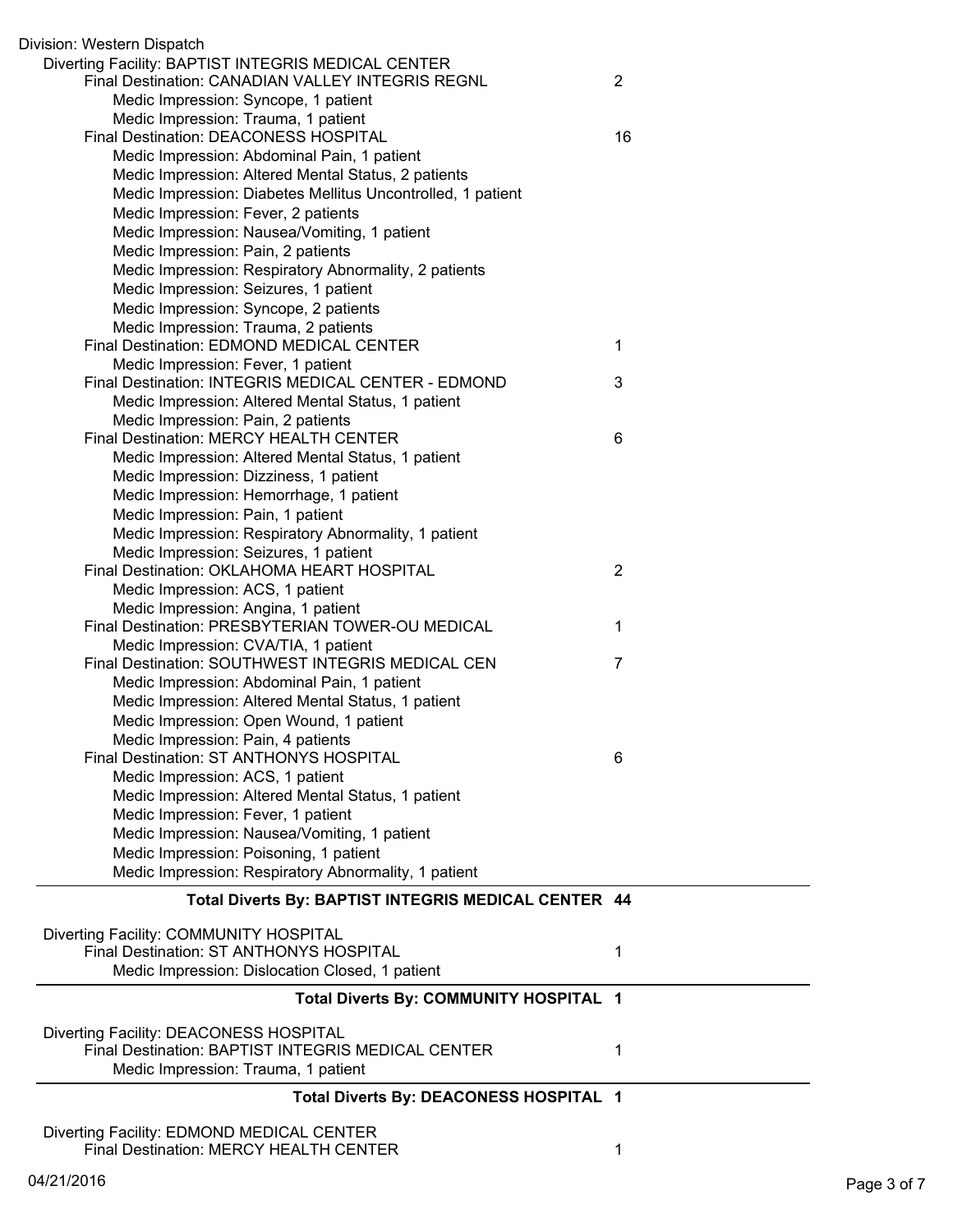| Medic Impression: Nausea/Vomiting, 1 patient<br>Final Destination: OU ER OKLAHOMA - WEST EDMOND     | 2              |
|-----------------------------------------------------------------------------------------------------|----------------|
| Medic Impression: Injury, 1 patient                                                                 |                |
| Medic Impression: Pain, 1 patient                                                                   |                |
| Final Destination: WOMEN AND CHILDREN'S AT OU MED CENTER                                            | 1              |
| Medic Impression: Complications Of Pregnancy, 1 patient                                             |                |
| Total Diverts By: EDMOND MEDICAL CENTER 4                                                           |                |
| Diverting Facility: MERCY HEALTH CENTER                                                             |                |
| Final Destination: BAPTIST INTEGRIS MEDICAL CENTER                                                  | 8              |
| Medic Impression: CVA/TIA, 2 patients                                                               |                |
| Medic Impression: Hemorrhage, 1 patient                                                             |                |
| Medic Impression: Hypoglycemic Coma, 1 patient                                                      |                |
| Medic Impression: Injury, 1 patient                                                                 |                |
| Medic Impression: Nausea/Vomiting, 2 patients                                                       |                |
| Medic Impression: Syncope, 1 patient<br><b>Final Destination: DEACONESS HOSPITAL</b>                | 5              |
| Medic Impression: Fever, 1 patient                                                                  |                |
| Medic Impression: Nausea/Vomiting, 1 patient                                                        |                |
| Medic Impression: Psychosis, 1 patient                                                              |                |
| Medic Impression: Trauma, 2 patients                                                                |                |
| Final Destination: INTEGRIS MEDICAL CENTER - EDMOND                                                 | $\overline{2}$ |
| Medic Impression: Syncope, 1 patient                                                                |                |
| Medic Impression: Trauma, 1 patient                                                                 |                |
| Final Destination: OKLAHOMA HEART HOSPITAL                                                          | 11             |
| Medic Impression: Abdominal Pain, 1 patient                                                         |                |
| Medic Impression: ACS, 2 patients                                                                   |                |
| Medic Impression: Chest Pain Non-Cardiac, 1 patient                                                 |                |
| Medic Impression: Hemorrhage, 1 patient                                                             |                |
| Medic Impression: Mental Health/Psychatric Illness, 1 patient                                       |                |
| Medic Impression: Respiratory Abnormality, 4 patients<br>Medic Impression: Syncope, 1 patient       |                |
| Final Destination: PRESBYTERIAN TOWER-OU MEDICAL                                                    | 1              |
| Medic Impression: Trauma, 1 patient                                                                 |                |
| Final Destination: SOUTHWEST INTEGRIS MEDICAL CEN                                                   | 1              |
| Medic Impression: Altered Mental Status, 1 patient                                                  |                |
| Final Destination: ST ANTHONYS HOSPITAL                                                             | 1              |
| Medic Impression: Altered Mental Status, 1 patient                                                  |                |
| Final Destination: ST. ANTHONY HEALTHPLEX NORTH                                                     | 1              |
| Medic Impression: Respiratory Abnormality, 1 patient                                                |                |
| <b>Total Diverts By: MERCY HEALTH CENTER 30</b>                                                     |                |
| Diverting Facility: MIDWEST REGIONAL MEDICAL CENTER                                                 |                |
| Final Destination: PRESBYTERIAN TOWER-OU MEDICAL                                                    | 1              |
| Medic Impression: Drug Intoxication, 1 patient                                                      |                |
| Final Destination: ST ANTHONYS HOSPITAL                                                             | 1              |
| Medic Impression: Drug Intoxication, 1 patient                                                      |                |
| Final Destination: WOMEN AND CHILDREN'S AT OU MED CENTER                                            | 1              |
| Medic Impression: Seizures, 1 patient                                                               |                |
| Total Diverts By: MIDWEST REGIONAL MEDICAL CENTER 3                                                 |                |
| Diverting Facility: NORMAN REGIONAL HOSPITAL                                                        |                |
| Final Destination: SOUTHWEST INTEGRIS MEDICAL CEN                                                   | 1              |
| Medic Impression: Respiratory Abnormality, 1 patient                                                |                |
| Total Diverts By: NORMAN REGIONAL HOSPITAL 1                                                        |                |
|                                                                                                     |                |
| Diverting Facility: OKLAHOMA CITY VA HOSPITAL<br>Final Destination: BAPTIST INTEGRIS MEDICAL CENTER | 3              |
|                                                                                                     |                |
| Medic Impression: Abdominal Pain, 1 patient                                                         |                |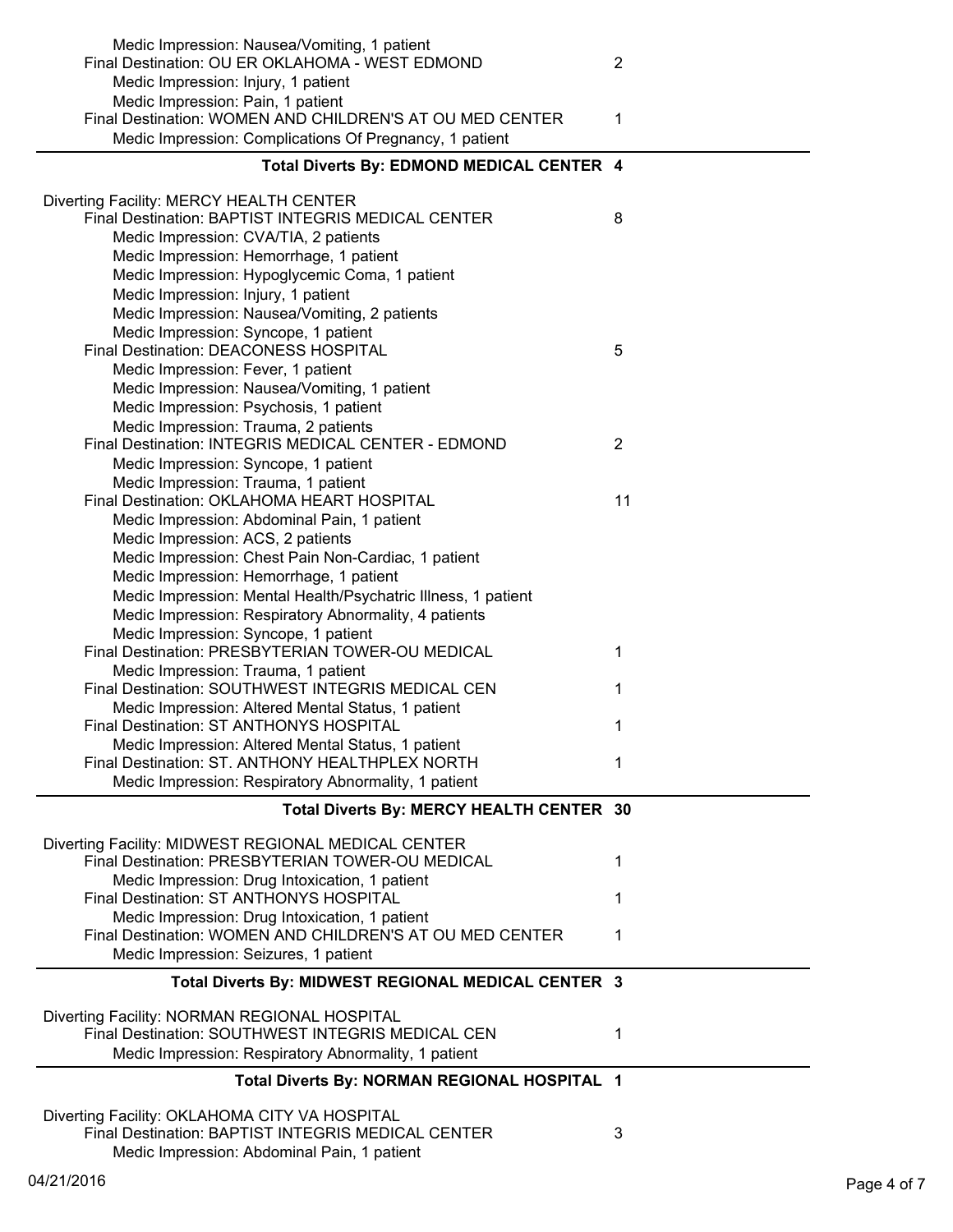| Medic Impression: ACS, 1 patient<br>Medic Impression: CVA/TIA, 1 patient                                |                |
|---------------------------------------------------------------------------------------------------------|----------------|
| Final Destination: DEACONESS HOSPITAL                                                                   | 3              |
| Medic Impression: Altered Mental Status, 1 patient                                                      |                |
| Medic Impression: Catheter Complications, 1 patient                                                     |                |
| Medic Impression: Respiratory Abnormality, 1 patient                                                    |                |
| Final Destination: MERCY HEALTH CENTER                                                                  | $\overline{2}$ |
| Medic Impression: Mental Health/Psychatric Illness, 1 patient                                           |                |
| Medic Impression: Pain, 1 patient                                                                       |                |
| Final Destination: MIDWEST REGIONAL MEDICAL CENTER                                                      | 1              |
| Medic Impression: Diabetes Mellitus Uncontrolled, 1 patient                                             |                |
| Final Destination: OKLAHOMA HEART HOSPITAL                                                              | 1              |
| Medic Impression: Dizziness, 1 patient                                                                  |                |
| Final Destination: PRESBYTERIAN TOWER-OU MEDICAL                                                        | 1              |
| Medic Impression: Altered Mental Status, 1 patient<br>Final Destination: SOUTHWEST INTEGRIS MEDICAL CEN | 4              |
| Medic Impression: ACS, 1 patient                                                                        |                |
| Medic Impression: Cardiac Arrest, 1 patient                                                             |                |
| Medic Impression: Nausea/Vomiting, 1 patient                                                            |                |
| Medic Impression: Respiratory Abnormality, 1 patient                                                    |                |
| Final Destination: ST ANTHONYS HOSPITAL                                                                 | 10             |
| Medic Impression: Abdominal Pain, 1 patient                                                             |                |
| Medic Impression: Alcohol Abuse, 1 patient                                                              |                |
| Medic Impression: Chronic Airway Obstruction, 1 patient                                                 |                |
| Medic Impression: Hypertension, 1 patient                                                               |                |
| Medic Impression: Pain, 2 patients                                                                      |                |
| Medic Impression: Poisoning, 1 patient                                                                  |                |
| Medic Impression: Swelling Of Limb, 1 patient                                                           |                |
| Medic Impression: Syncope, 1 patient                                                                    |                |
|                                                                                                         |                |
| Medic Impression: Trauma, 1 patient                                                                     |                |
| Total Diverts By: OKLAHOMA CITY VA HOSPITAL 25                                                          |                |
|                                                                                                         |                |
| Diverting Facility: OKLAHOMA HEART HOSPITAL<br>Final Destination: BAPTIST INTEGRIS MEDICAL CENTER       | 1              |
| Medic Impression: Fever, 1 patient                                                                      |                |
| Final Destination: CANADIAN VALLEY INTEGRIS REGNL                                                       | 1              |
| Medic Impression: Fever, 1 patient                                                                      |                |
| Final Destination: EDMOND MEDICAL CENTER                                                                | 1              |
| Medic Impression: Swelling Of Limb, 1 patient                                                           |                |
| Final Destination: MERCY HEALTH CENTER                                                                  | 7              |
| Medic Impression: Abdominal Pain, 1 patient                                                             |                |
| Medic Impression: ACS, 1 patient                                                                        |                |
| Medic Impression: Altered Mental Status, 2 patients                                                     |                |
| Medic Impression: Dizziness, 1 patient                                                                  |                |
| Medic Impression: Respiratory Abnormality, 1 patient                                                    |                |
| Medic Impression: Syncope, 1 patient                                                                    |                |
| Final Destination: OKLAHOMA HEART HOSPITAL                                                              | 1              |
| Medic Impression: Altered Mental Status, 1 patient                                                      |                |
| Final Destination: OKLAHOMA HEART HOSPITAL SOUTH                                                        | 1              |
| Medic Impression: Electrocution, 1 patient                                                              |                |
| Total Diverts By: OKLAHOMA HEART HOSPITAL 12                                                            |                |
|                                                                                                         |                |
| Diverting Facility: OKLAHOMA HEART HOSPITAL SOUTH<br>Final Destination: MIDWEST REGIONAL MEDICAL CENTER | $\overline{2}$ |
| Medic Impression: Dizziness, 2 patients                                                                 |                |
| Total Diverts By: OKLAHOMA HEART HOSPITAL SOUTH 2                                                       |                |
| Diverting Facility: PRESBYTERIAN TOWER-OU MEDICAL                                                       |                |

Final Destination: BAPTIST INTEGRIS MEDICAL CENTER 6

 $\overline{\phantom{0}}$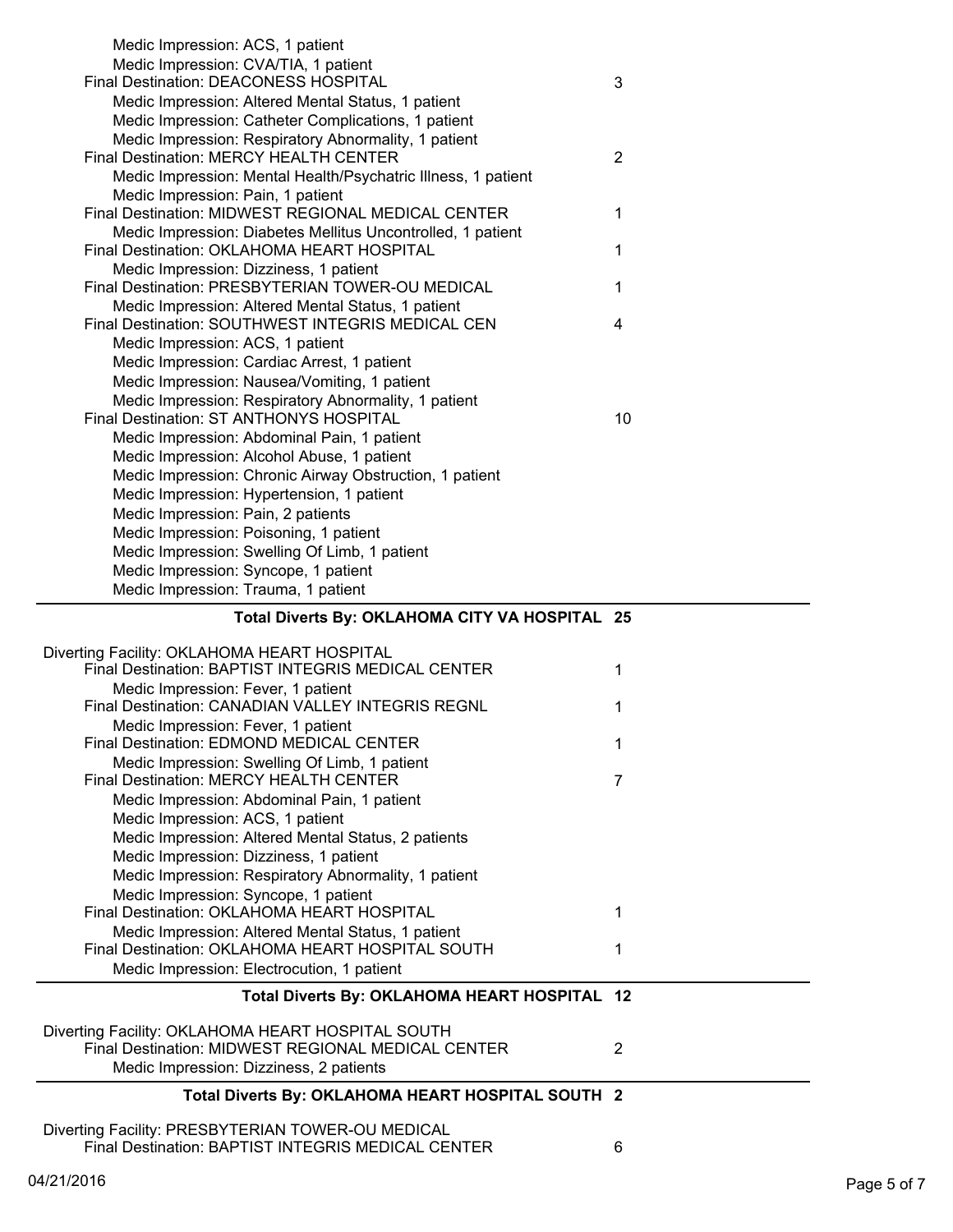| Medic Impression: Hemorrhage Of Gastrointestinal Tract, 1 patient<br>Medic Impression: Nausea/Vomiting, 1 patient<br>Medic Impression: Pain, 2 patients |                |
|---------------------------------------------------------------------------------------------------------------------------------------------------------|----------------|
| Medic Impression: Poisoning By Drug Or Medical Substance, 1 patient                                                                                     |                |
| Medic Impression: Trauma, 1 patient                                                                                                                     |                |
| Final Destination: DEACONESS HOSPITAL<br>Medic Impression: Drug Withdrawl, 1 patient                                                                    | 3              |
| Medic Impression: Trauma, 2 patients                                                                                                                    |                |
| Final Destination: EDMOND MEDICAL CENTER                                                                                                                | 12             |
| Medic Impression: ACS, 1 patient                                                                                                                        |                |
| Medic Impression: Allergies, 1 patient                                                                                                                  |                |
| Medic Impression: Bacterial Infection, 1 patient                                                                                                        |                |
| Medic Impression: Chest Pain Non-Cardiac, 1 patient                                                                                                     |                |
| Medic Impression: Fever, 1 patient                                                                                                                      |                |
| Medic Impression: Hypoglycemic Coma, 1 patient                                                                                                          |                |
| Medic Impression: Nausea/Vomiting, 1 patient                                                                                                            |                |
| Medic Impression: Respiratory Abnormality, 2 patients                                                                                                   |                |
| Medic Impression: Seizures, 2 patients                                                                                                                  |                |
| Medic Impression: Trauma, 1 patient<br>Final Destination: MERCY HEALTH CENTER                                                                           | 1              |
| Medic Impression: Abdominal Pain, 1 patient                                                                                                             |                |
| Final Destination: MIDWEST REGIONAL MEDICAL CENTER                                                                                                      | $\overline{2}$ |
| Medic Impression: Chest Pain Non-Cardiac, 2 patients                                                                                                    |                |
| Final Destination: OKLAHOMA HEART HOSPITAL                                                                                                              | 1              |
| Medic Impression: ACS, 1 patient                                                                                                                        |                |
| Final Destination: OKLAHOMA HEART HOSPITAL SOUTH                                                                                                        | 1              |
| Medic Impression: Dizziness, 1 patient                                                                                                                  |                |
| Final Destination: SOUTHWEST INTEGRIS MEDICAL CEN                                                                                                       | 3              |
| Medic Impression: CVA/TIA, 1 patient                                                                                                                    |                |
| Medic Impression: Dizziness, 1 patient                                                                                                                  |                |
| Medic Impression: Pain, 1 patient                                                                                                                       |                |
| Final Destination: ST ANTHONYS HOSPITAL                                                                                                                 | 10             |
| Medic Impression: Abdominal Pain, 1 patient<br>Medic Impression: Adverse Effect Of Substance, 1 patient                                                 |                |
| Medic Impression: Alcohol Withdrawl, 1 patient                                                                                                          |                |
| Medic Impression: Bacterial Infection, 1 patient                                                                                                        |                |
| Medic Impression: Chest Pain Non-Cardiac, 1 patient                                                                                                     |                |
| Medic Impression: Diabetes Mellitus Uncontrolled, 1 patient                                                                                             |                |
| Medic Impression: Hemorrhage Of Gastrointestinal Tract, 1 patient                                                                                       |                |
| Medic Impression: Respiratory Abnormality, 1 patient                                                                                                    |                |
| Medic Impression: Syncope, 1 patient                                                                                                                    |                |
| Medic Impression: Wound, Disruption, 1 patient                                                                                                          |                |
| Total Diverts By: PRESBYTERIAN TOWER-OU MEDICAL 39                                                                                                      |                |
| Diverting Facility: SELECT SPECIALTY HOSPITAL                                                                                                           |                |
| Final Destination: ST ANTHONYS HOSPITAL                                                                                                                 | 1              |
| Medic Impression: Pain, 1 patient                                                                                                                       |                |
| Total Diverts By: SELECT SPECIALTY HOSPITAL 1                                                                                                           |                |
|                                                                                                                                                         |                |
| Diverting Facility: SOUTHWEST INTEGRIS MEDICAL CEN                                                                                                      |                |
| Final Destination: BAPTIST INTEGRIS MEDICAL CENTER                                                                                                      | 4              |
| Medic Impression: Abdominal Pain, 1 patient                                                                                                             |                |
| Medic Impression: Pain, 2 patients                                                                                                                      |                |
| Medic Impression: Respiratory Abnormality, 1 patient                                                                                                    |                |
| Final Destination: DEACONESS HOSPITAL                                                                                                                   | $\overline{2}$ |
| Medic Impression: Hemorrhage Of Gastrointestinal Tract, 1 patient<br>Medic Impression: Pain, 1 patient                                                  |                |
|                                                                                                                                                         |                |
| Final Destination: NORMAN REGIONAL HOSPITAL                                                                                                             | $\overline{2}$ |

Medic Impression: Hypoglycemic Coma, 1 patient